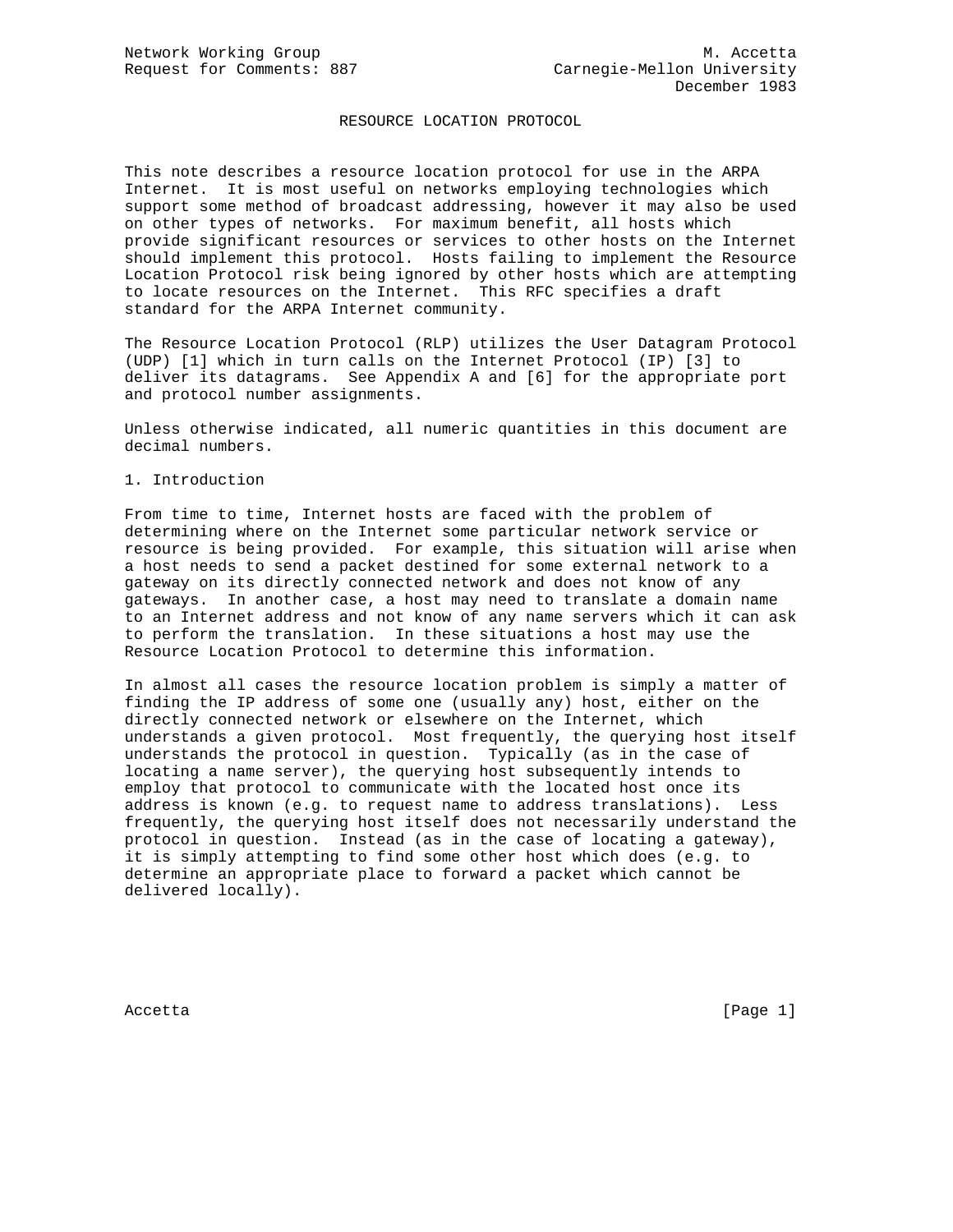## 2. Resource Naming

Although the resource location problem can, in most cases, be reduced to the problem of finding a host which implements a given Internet based protocol, locating only a particular lowest level Internet protocol (i.e. one assigned a protocol number for transport using IP) is not completely sufficient. Many significant network services and resources are provided through higher level protocols which merely utilize the various lower level protocols for their own transport purposes (e.g. the FTP protocol [2] employs the TCP protocol [4] for its lower level transport). Conceptually, this protocol nesting may even be carried out to arbitrary levels.

Consequently, the Resource Location Protocol names a resource by the protocol number assigned to its lowest level Internet transport protocol and by a variable length protocol/resource specific identifier. For example, the UDP based Echo Protocol can be named by its assigned protocol number (17) and its assigned 16-bit "well-known" port number (7). Alternatively, the Internet Control Message Protocol [5] (lacking any higher level client protocols) would be named simply by its assigned protocol number (1) and an empty protocol specific identifier. On the other hand, some as yet undefined resource protocol (provided via say TCP), might be named by the assigned protocol number (6), its 16-bit "well-known" TCP port number, and then some additional fixed or variable length identifier specific to that TCP port.

In general, the components of the protocol/resource specific identifier are defined to be the "natural" quantities used to successively de-multiplex the protocol at each next highest protocol level. See section 5 for some sample assignments.

### 3. Protocol Summary

The Resource Location Protocol is a simple request/reply procedure. The querying host constructs a list of resources which it would like to locate and sends a request message on the network. A request message may be sent either to a particular IP address and host or, on networks which provide broadcast address capability, to the IP address which refers to all hosts on that network (see [7]). For example, a host attempting to locate a domain name server might construct a request containing the resource name [17, 53] (referring to the Domain Name Server protocol provided at "well-known" UDP port 53) and then broadcast that request on its local network.

Each receiving host examines the list of resources named in the request packet, determines which of the resources it provides, and returns a reply message to the querying host in confirmation. The receiving host determines whether or not it provides a resource by successive decomposition of the resource name until either the name is exhausted or it encounters a component which is not supported. In the previous

Accetta [Page 2]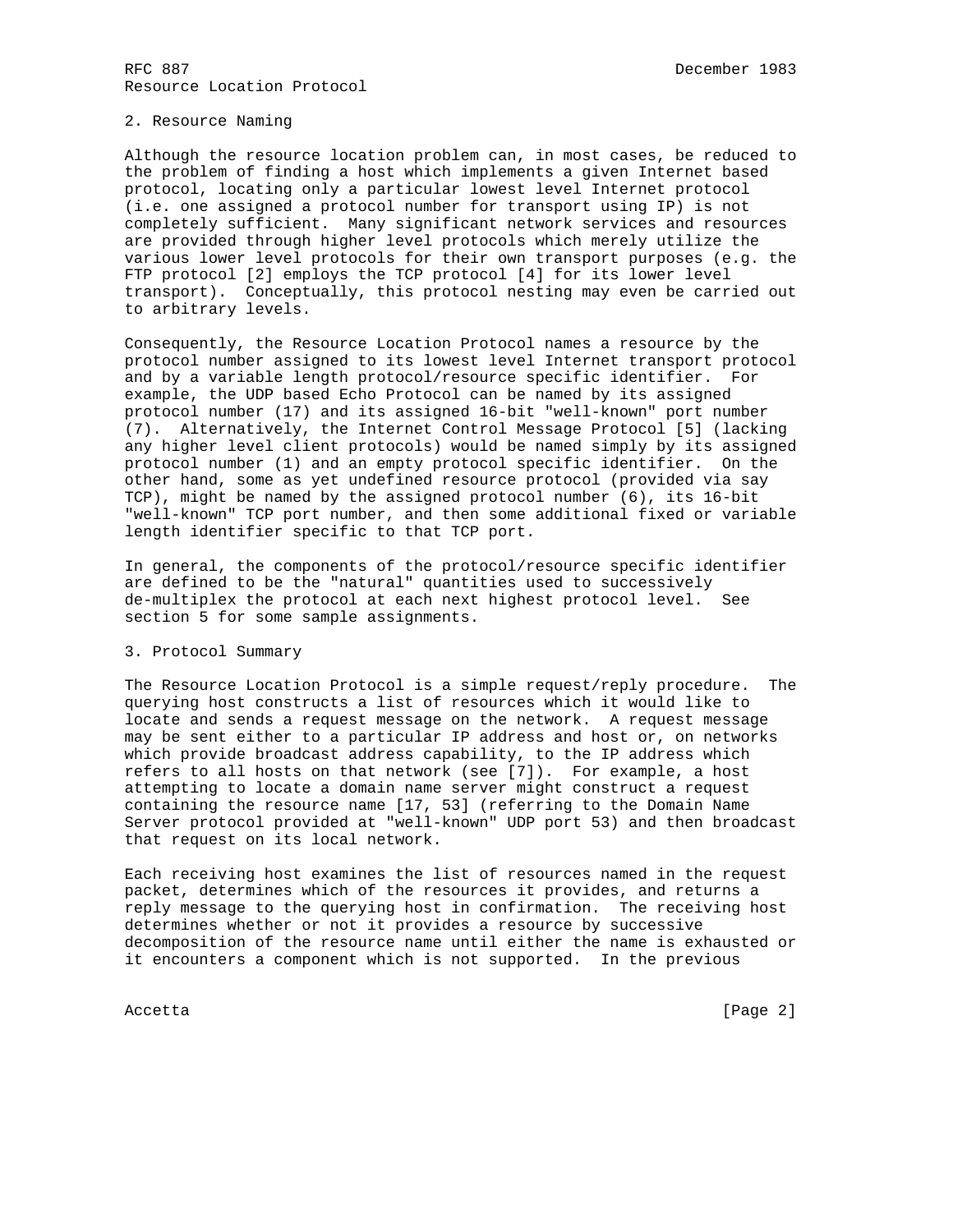example, each host on the network receiving the broadcast request would examine the resource name by first consulting its tables to determine if it provided UDP service. If this was successful, it would then examine the UDP port component of the name and consult its UDP table to determine if it provided service on UDP port 53. At this point the name would be exhausted and if both checks were successful the host would return a reply message to the querying host indicating support for that resource.

## 3.1. Request Messages

RLP provides two basic types of request messages which may be transmitted by a querying host. The first type requires any host receiving the request message to return a reply message only if it provides at least one of the resources named in the request list. The second type requires any host receiving the message to always return a reply message even if it provides none of the resources named in the request list.

These two types of request messages are:

<Who-Provides?>

 This type requires any host receiving the message to return an appropriate reply message which names all of the resources from the request list which it provides. If the receiving host provides none of the named resources, no reply may be returned.

<Do-You-Provide?>

 This type is identical to the <Who-Provides?> message but with the extra requirement that a reply must always be returned. When a receiving host provides none of the requested resources, it simply returns an empty reply list. This empty reply list allows the querying host to immediately detect that the confirming host provides none of the named resources without having to timeout after repeatedly retransmitting the request.

The <Who-Provides?> request message is most typically used when broadcasting requests to an entire IP network. The <Do-You-Provide?> request message, on the other hand, is most typically used when confirming that a particular host does or does not provide one or more specific resources. It may not be broadcast (since such a request would flood the querying host with reply messages from all hosts on the network).

In addition to the two basic types of request messages, an additional two variant types of request messages may also be transmitted by a querying host. These message types provide a "third-party" resource location capability. They differ from the basic message types by

Accetta [Page 3]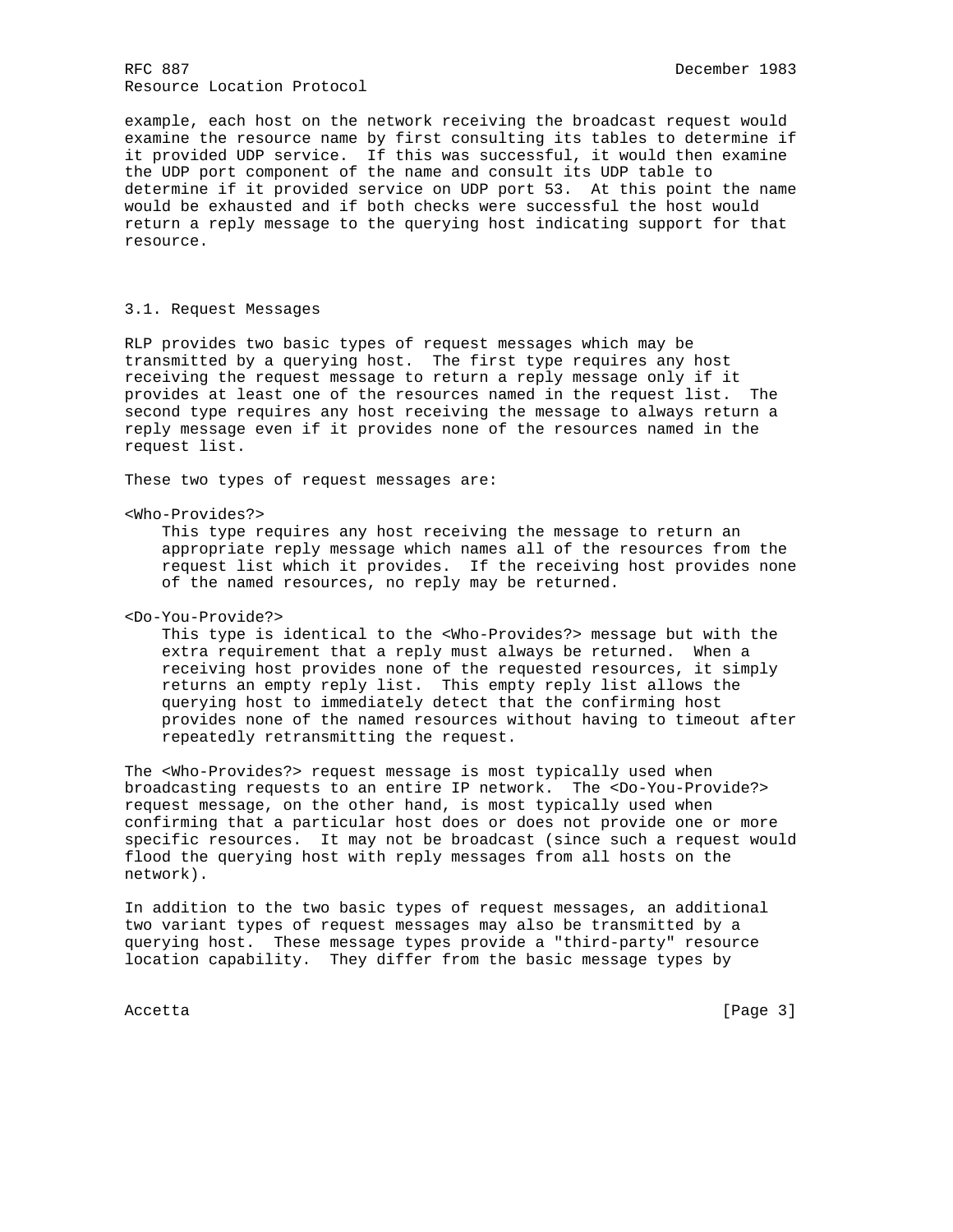providing space for an additional qualifier with each listed resource to identify "third-party" hosts which the confirming host believes may provide the resource. As before, the first type requires any host receiving the request message to return a reply message only if it knows of some host which provides at least one of the resources named in the request list. The second type requires any host receiving the message to always return a reply message even if it knows of no hosts which provide any of the resources named in the request list.

These two remaining types of request messages are:

## <Who-Anywhere-Provides?>

 This message parallels the <Who-Provides?> message with the "third-party" variant described above. The confirming host is required to return at least its own IP address (if it provides the named resource) as well as the IP addresses of any other hosts it believes may provide the named resource. The confirming host though, may never return an IP address for a resource which is the same as an IP address listed with the resource name in the request message. In this case it must treat the resource as if it was unsupported at that IP address and omit it from any reply list.

<Does-Anyone-Provide?>

 This message parallels the <Do-You-Provide?> message again with the "third-party" variant described above. As before, the confirming host is required to return its own IP address as well as the IP addresses of any other hosts it believes may provide the named resource and is prohibited from returning the same IP address in the reply resource specifier as was listed in the request resource specifier. As in the <Do-You-Provide?> case and for the same reason, this message also may not be broadcast.

These variant request messages permit "smart" hosts to supply resource location information for networks without broadcast capability (provided that all hosts on the network always "know" the address of one or more such "smart" hosts). They also permit resource location information for services which are not provided anywhere on a directly connected network to be provided by "smart" gateways which have perhaps queried other networks to which they are attached or have somehow otherwise acquired the information.

The restriction against returning the same IP address in a reply as was specified in the request provides a primitive mechanism for excluding certain known addresses from consideration in a reply (see section 5, example 3). It may also be used to override the receiving host's preference for its own IP address in "third-party" replies when this is required.

Accetta [Page 4]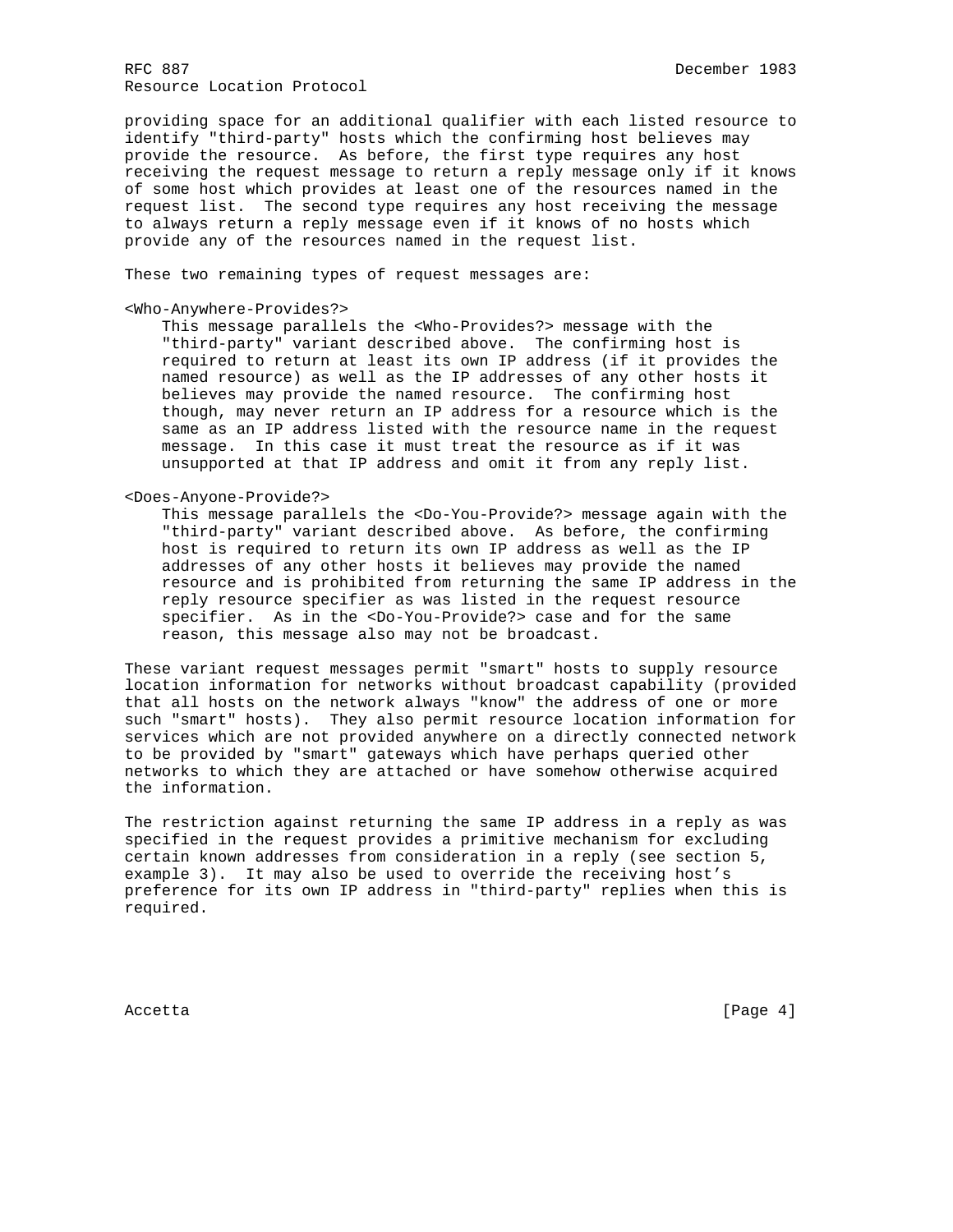### 3.2. Reply Messages

Each of the types of request messages has an associated type of reply message. The basic reply message type is returned in response to both <Who-Provides?> and <Do-You-Provide?> request messages and supplies information about the resources provided by the confirming host. The other reply message type is the "third-party" variant returned in response to both <Who-Anywhere-Provides?> and <Does-Anyone-Provide?> request messages and supplies information about resources provided by hosts known to the confirming host.

These two types of reply messages are:

<I-Provide>

 This reply message contains a list of exactly those resources from the request list which the confirming host provides. These resources must occur in the reply list in precisely the same order as they were listed in the request message.

#### <They-Provide>

 This reply message similarly contains a list of exactly those resources from the request list (appropriately qualified with IP addresses) which the confirming host provides or believes another host provides. These resources again must occur in the reply list in precisely the same order as they were listed in the request message.

Neither type of reply message may be broadcast.

A querying host which receives a <They-Provide> reply message from a confirming host on behalf of a third host is not required to unquestioningly rely on the indirectly provided information. This information should usually be regarded simply as a hint. In most cases, the querying host should transmit a specific <Do-You-Provide?> request to the third host and confirm that the resource is indeed provided at that IP address before proceeding.

### 4. Message Formats

RLP messages are encapsulated in UDP packets to take advantage of the multiplexing capability provided by the UDP source and destination ports and the extra reliability provided by the UDP checksum. Request messages are sent from a convenient source port on the querying host to the assigned RLP destination port of a receiving host. Reply messages are returned from the assigned RLP source port of the confirming host to the appropriate destination port of the querying host as determined by the source port in the request message.

The format of the various RLP messages is described in the following diagrams. All numeric quantities which occupy more than one octet are

Accetta [Page 5]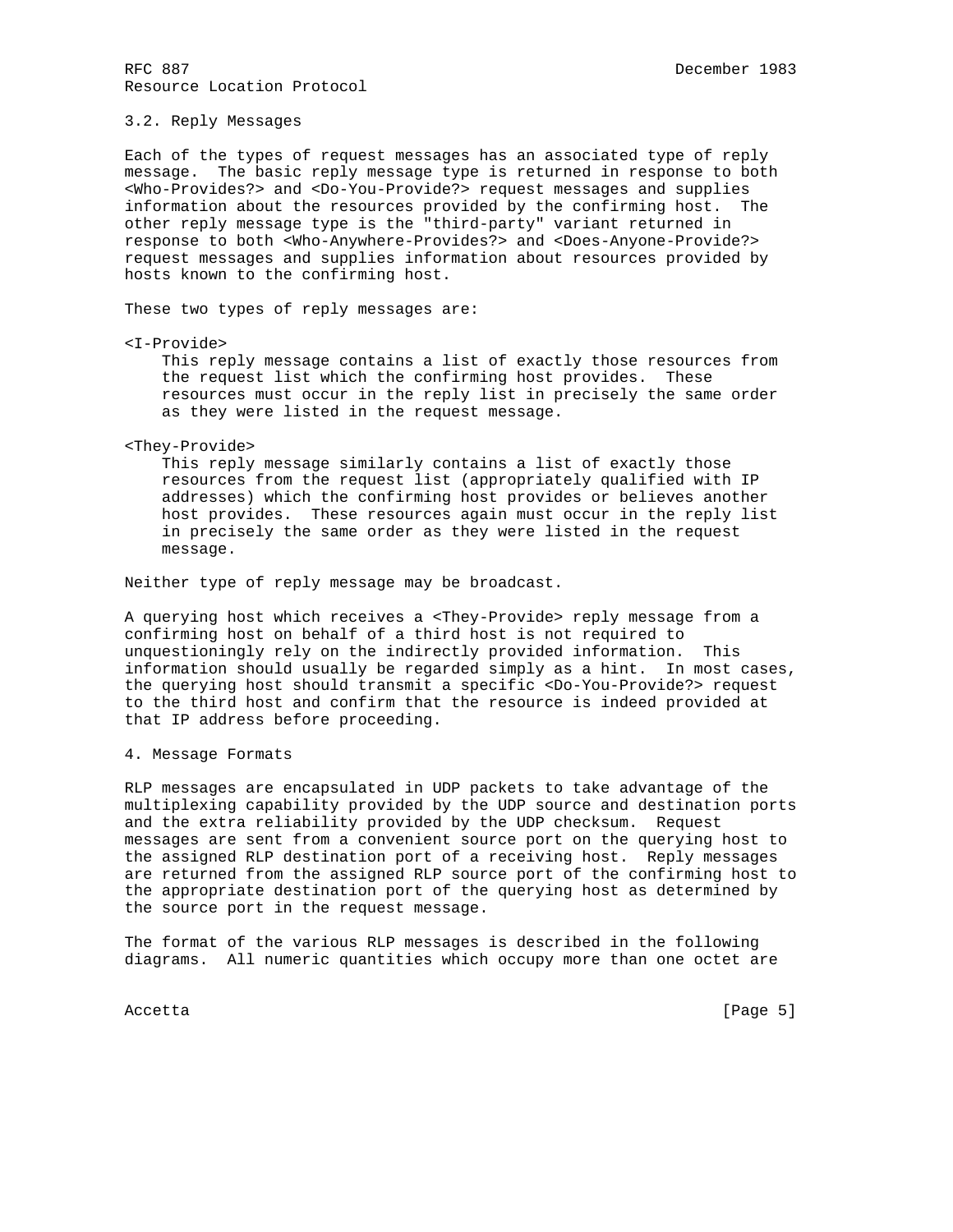stored in the messages from the high order octet to the low order octet as per the usual Internet protocol standard. All packet diagrams indicate the octets of the message from left to right and then top to bottom as they occur in the data portion of the encapsulating UDP packet.

Each RLP packet has the general format



where

<Type>

 is a single octet which identifies the message type. The currently defined types are:

- 0 <Who-Provides?>
- 1 <Do-You-Provide?>
- 2 <Who-Anywhere-Provides?>
- 3 <Does-Anyone-Provide?>
- 4 <I-Provide>
- 5 <They-Provide>
	- 6-255 Reserved.

Accetta [Page 6]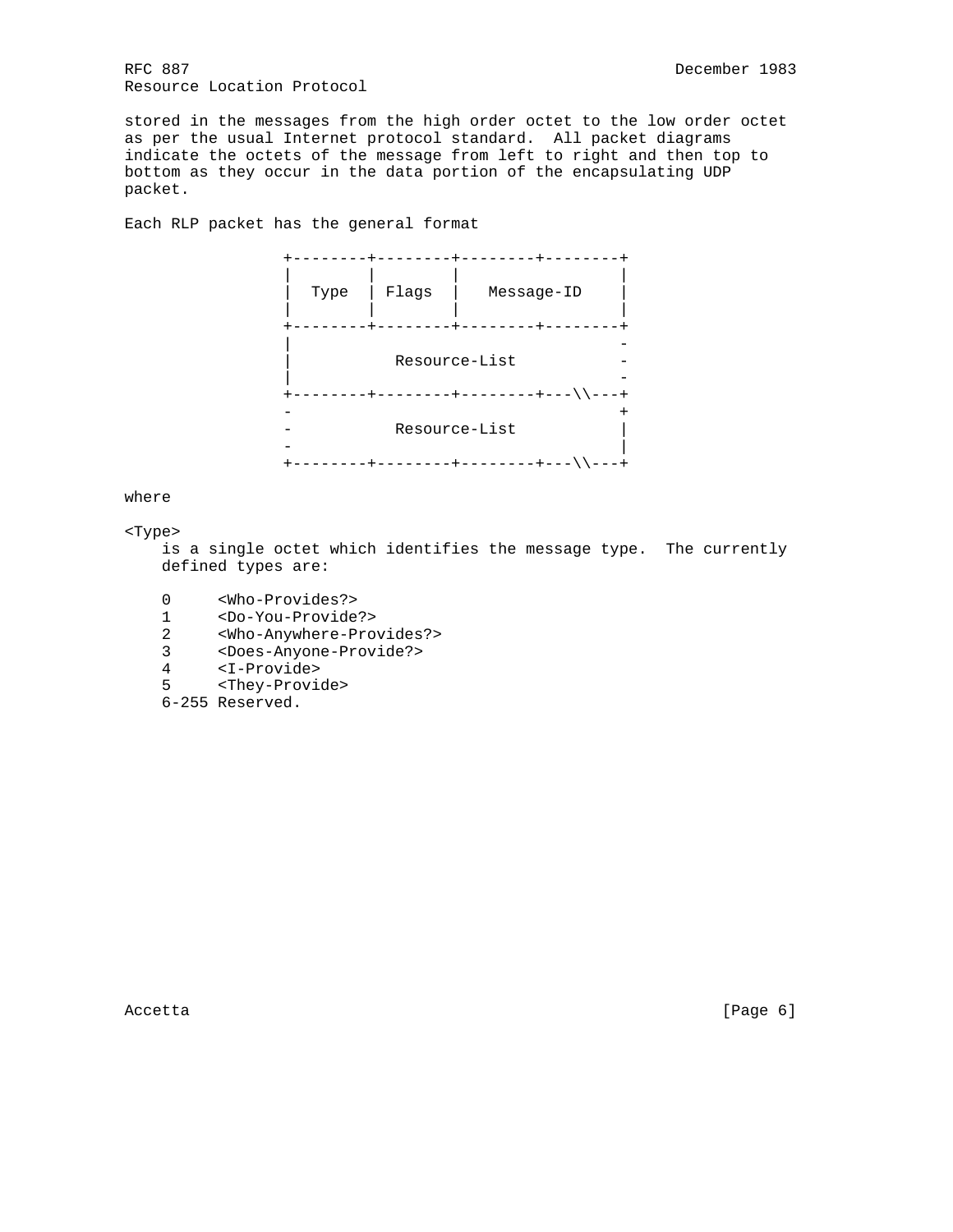## <Flags>

 is a single octet specifying possible modifications to the standard interpretation of <Type>. Bits in this field are numbered from left to right (from most significant to least significant) beginning with bit 1. The currently defined flag bits are:

 Bit 1 <Local-Only>. Requires that any reply message generated in response to a request message with this flag bit set may only name IP addresses which are on the same IP network as the sender of the request message. This flag also requires that multi-homed hosts answering broadcast <Who-Provides?> requests use the appropriate local network IP source address in the returned reply. This bit must be zero in reply messages.

Bits 2-8 Reserved. Must be zero.

### <Message-ID>

 is a two octet (16-bit) value which identifies the request message. It is used simply to aid in matching requests with replies. The sending host should initialize this field to some convenient value when constructing a request message. The receiving host must return this same value in the <Message-ID> field of any reply message generated in response to that request.

## <Resource-List>

 is the list of resources being queried or for which location information is being supplied. This list is a sequence of octets beginning at the octet following the <Message-ID> and extending through the end of the UDP packet. The format of this field is explained more fully in the following section. The size of this list is implicitly specified by the length of the encapsulating UDP datagram.

## 4.1. Resource Lists

A <Resource-List> consists of zero or more resource specifiers. Each resource specifier is simply a sequence of octets. All resource specifiers have a common resource name initial format

|  |                     | $= +$       |  |
|--|---------------------|-------------|--|
|  | Protocol   IDLength | Resource-ID |  |
|  |                     |             |  |

where

Accetta [Page 7]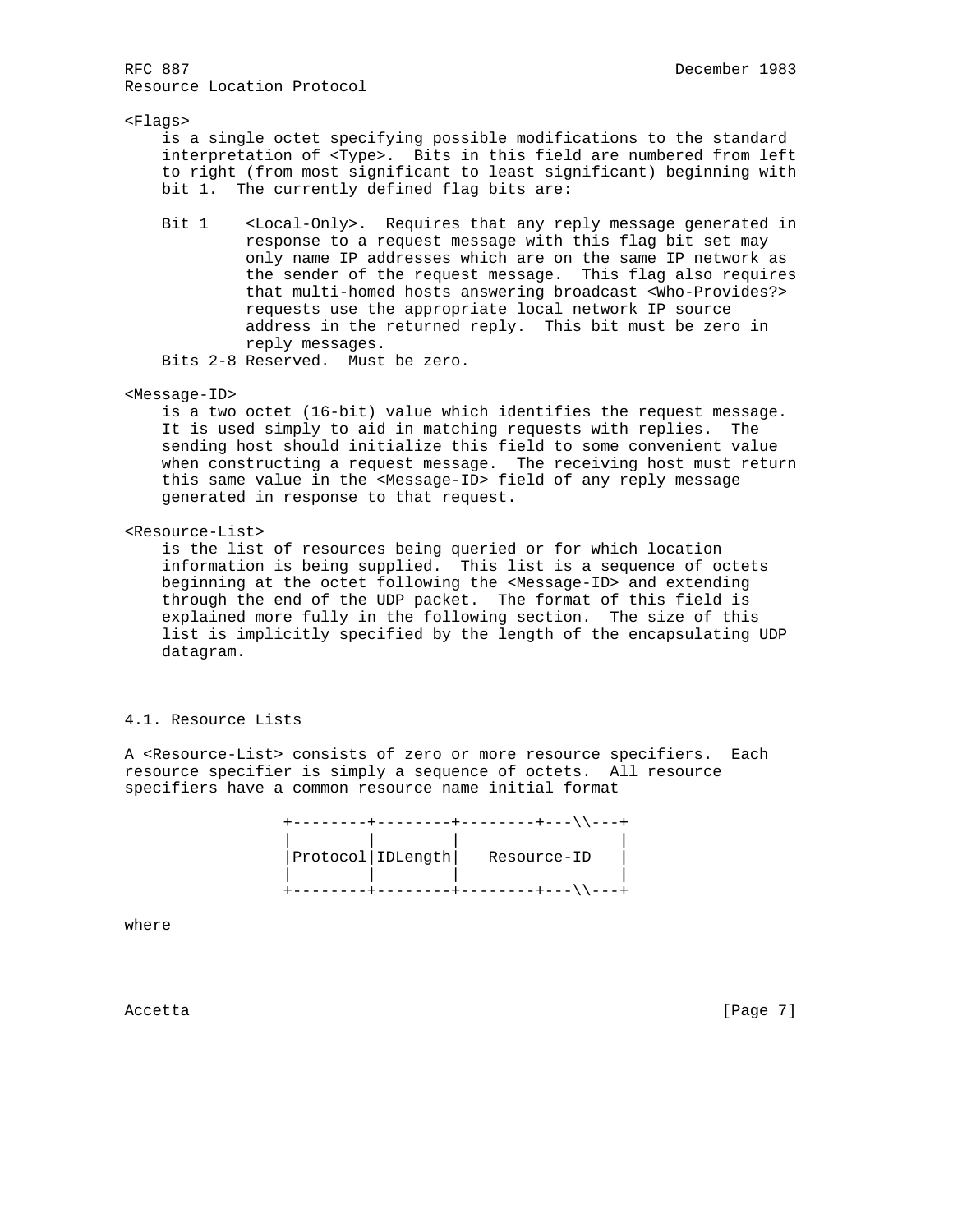<Protocol> is the protocol number assigned to the lowest level Internet protocol utilized for accessing the resource.

<IDLength>

 is the length of the resource identifier associated with this <Protocol>. This length may be a fixed or variable value depending on the particular resource. It is included so that specifiers which refer to resources which a host may not provide can be skipped over without needing to know the specific structure of the particular resource identifier. If the <Protocol> has no associated natural identifier, this length is 0.

<Resource-ID>

 is the qualifying identifier used to further refine the resource being queried. If the <IDLength> field was 0, then this field is empty and occupies no space in the resource specifier.

In addition, resource specifiers in all <Who-Anywhere-Provides?>, <Does-Anyone-Provide?> and <They-Provide> messages also contain an additional qualifier following the <Protocol-ID>. This qualifier has the format

|          | $11 - - +$<br>-----+--- / |
|----------|---------------------------|
| IPLength | IP-Address-List           |
|          |                           |
|          |                           |

where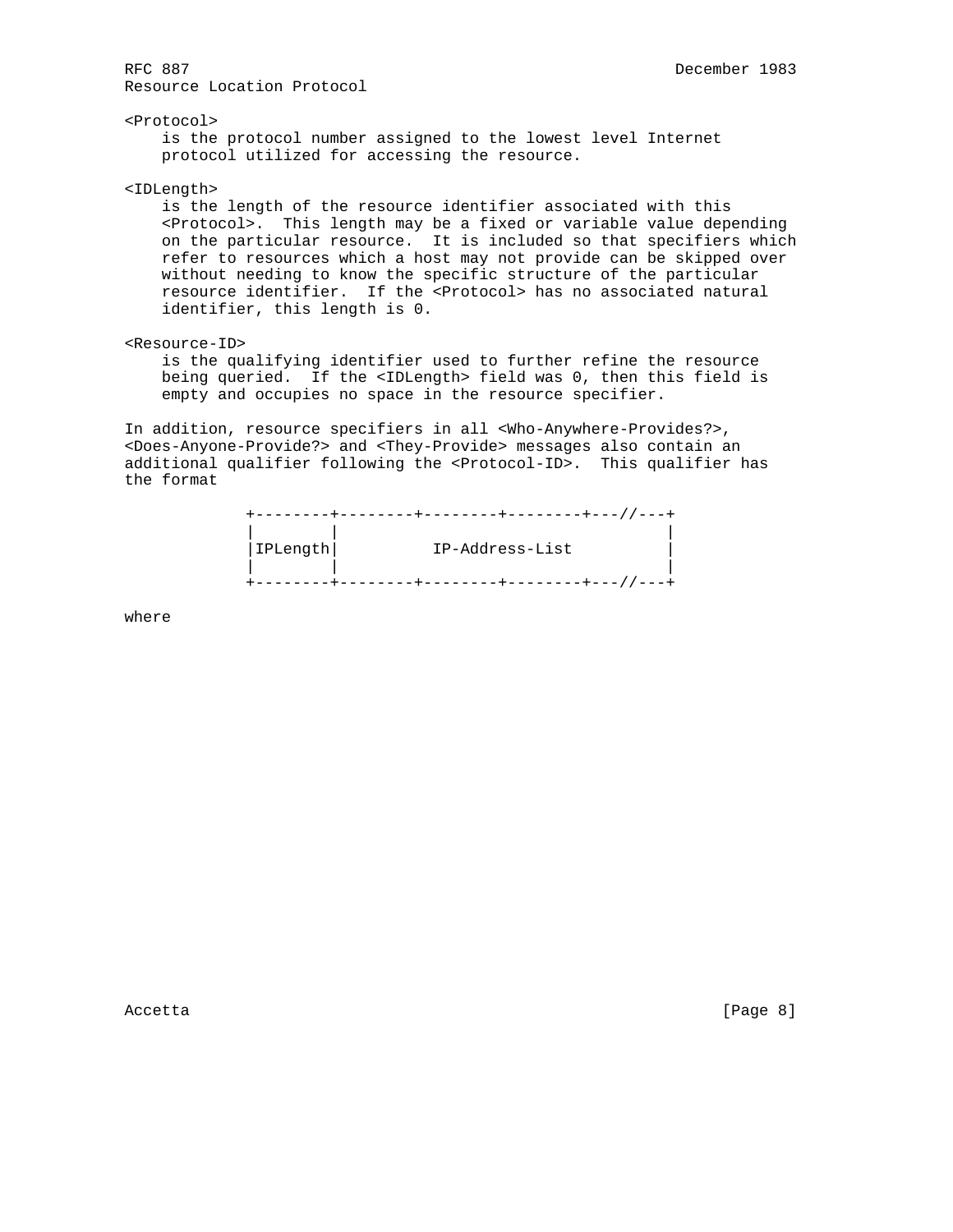## <IPLength>

 is the number of IP addresses containing in the following <IP-Address-List> (the <IP-Address-List> field thus occupies the last 4\*<IPLength> octets in its resource specifier). In request messages, this is the maximum number of qualifying addresses which may be included in the corresponding reply resource specifier. Although not particularly useful, it may be 0 and in that case provides no space for qualifying the resource name with IP addresses in the returned specifier. In reply messages, this is the number of qualifying addresses known to provide the resource. It may not exceed the number specified in the corresponding request specifier. This field may not be 0 in a reply message unless it was supplied as 0 in the request message and the confirming host would have returned one or more IP addresses had any space been provided.

## <IP-Address-List>

 is a list of four-octet IP addresses used to qualify the resource specifier with respect to those particular addresses. In reply messages, these are the IP addresses of the confirming host (when appropriate) and the addresses of any other hosts known to provide that resource (subject to the list length limitations). In request messages, these are the IP addresses of hosts for which resource information may not be returned. In such messages, these addresses should normally be initialized to some "harmless" value (such as the address of the querying host) unless it is intended to specifically exclude the supplied addresses from consideration in any reply messages.

The receiving host determines if it provides any of the resources named in the request list by successively decomposing each resource name. The first level of decomposition is the Internet protocol number which can presumably be looked up in a table to determine if that protocol is supported on the host. Subsequent decompositions are based on previous components until one of three events occur:

- 1. the current component identifies some aspect of the previous components which the host does not support,
- 2. the resource name from the request list is exhausted, or
- 3. the resource name from the request list is not exhausted but the host does not expect any further components in the name given the previous components

In case 1, the receiving host has determined that it does not provide the named resource. The resource specifier may not be included in any reply message returned.

In case 2, the receiving host has determined that it does indeed provide the named resource (note: this may occur even if the receiving host

Accetta [Page 9]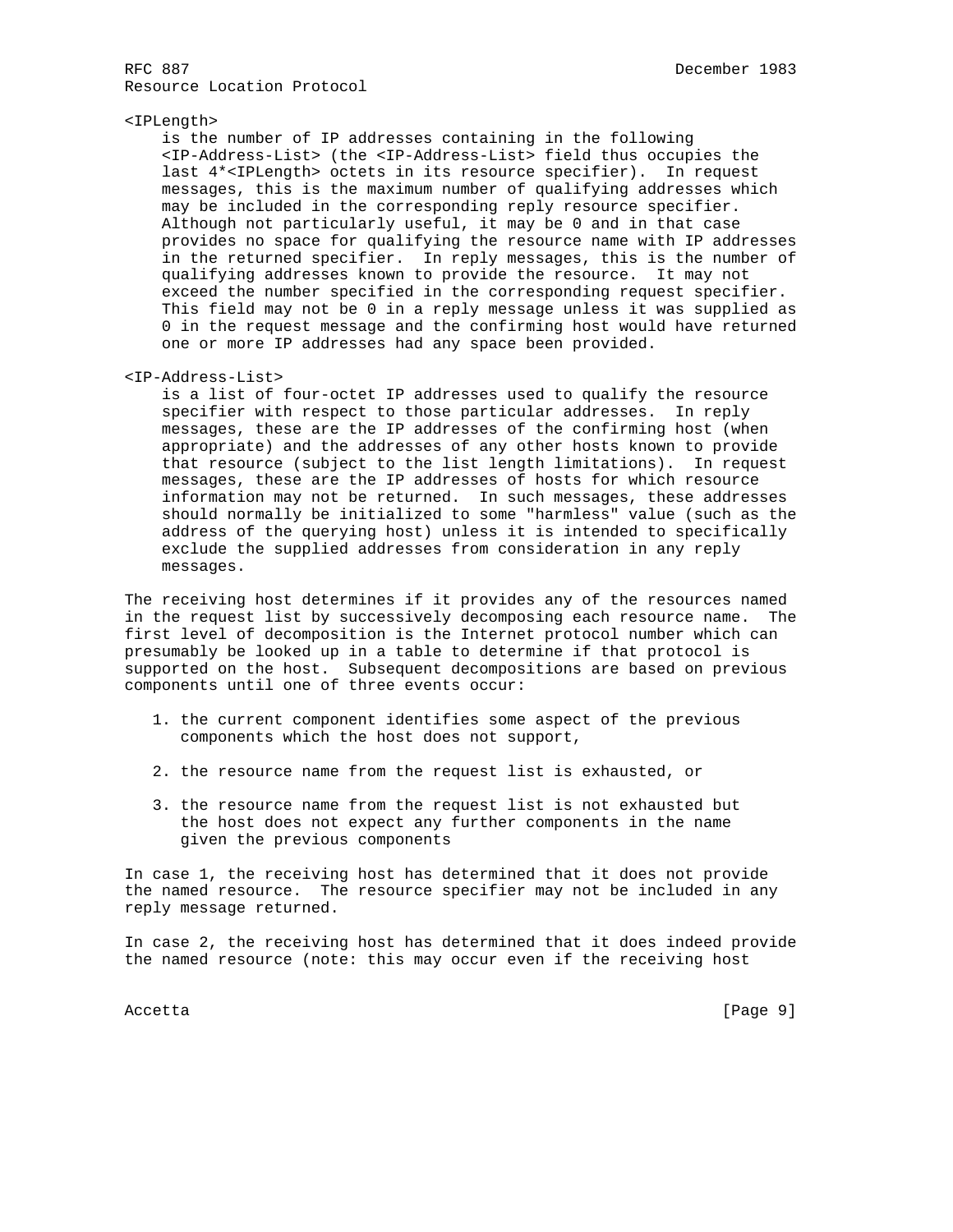would have expected the resource name to contain more components than were actually present). The resource specifier must be included (modulo IP address prohibitions) in any reply message returned.

In case 3, the receiving host has determined that it does not completely provide the named resource since name components remain which it does not understand (this might occur with specializations of or extensions to a known protocol which are not universally recognized). The resource specifier may not be included in any reply message returned.

5. Sample Usage

The following scenarios illustrate some typical uses of RLP. In all cases the indicated messages are encapsulated in a UDP datagram with the appropriate source and destination port numbers, message length, and checksum. This datagram is further encapsulated in an IP datagram with the appropriate source address of the sending host and destination address (either broadcast or individual) for the receiving host.

All numeric protocol examples are as specified in the appropriate protocol description documents listed in the references.

 1. Suppose a freshly rebooted host H wishes to find some gateway on its directly connected network to which it can send its first external packet. It then broadcasts the request

> <Who-Provides?> <Flags>=<Local-Only> <Message-ID>=12345 <Resource-List>={[GGP], [EGP]}

encoded as the 8 octet message

on its local network.

 - Gateway G1 (which understands EGP) receives the request and returns the reply

> <I-Provide> <Flags>=none <Message-ID>=12345 <Resource-List>={[EGP]}

encoded as the 6 octet message

|  |  | +-----+----+-----+----+----+----+----+   |  |  |
|--|--|------------------------------------------|--|--|
|  |  |                                          |  |  |
|  |  | -+-----+-----+-----+-----+-----+----+--- |  |  |

to host H which then remembers that gateway G1 may be used

Accetta [Page 10]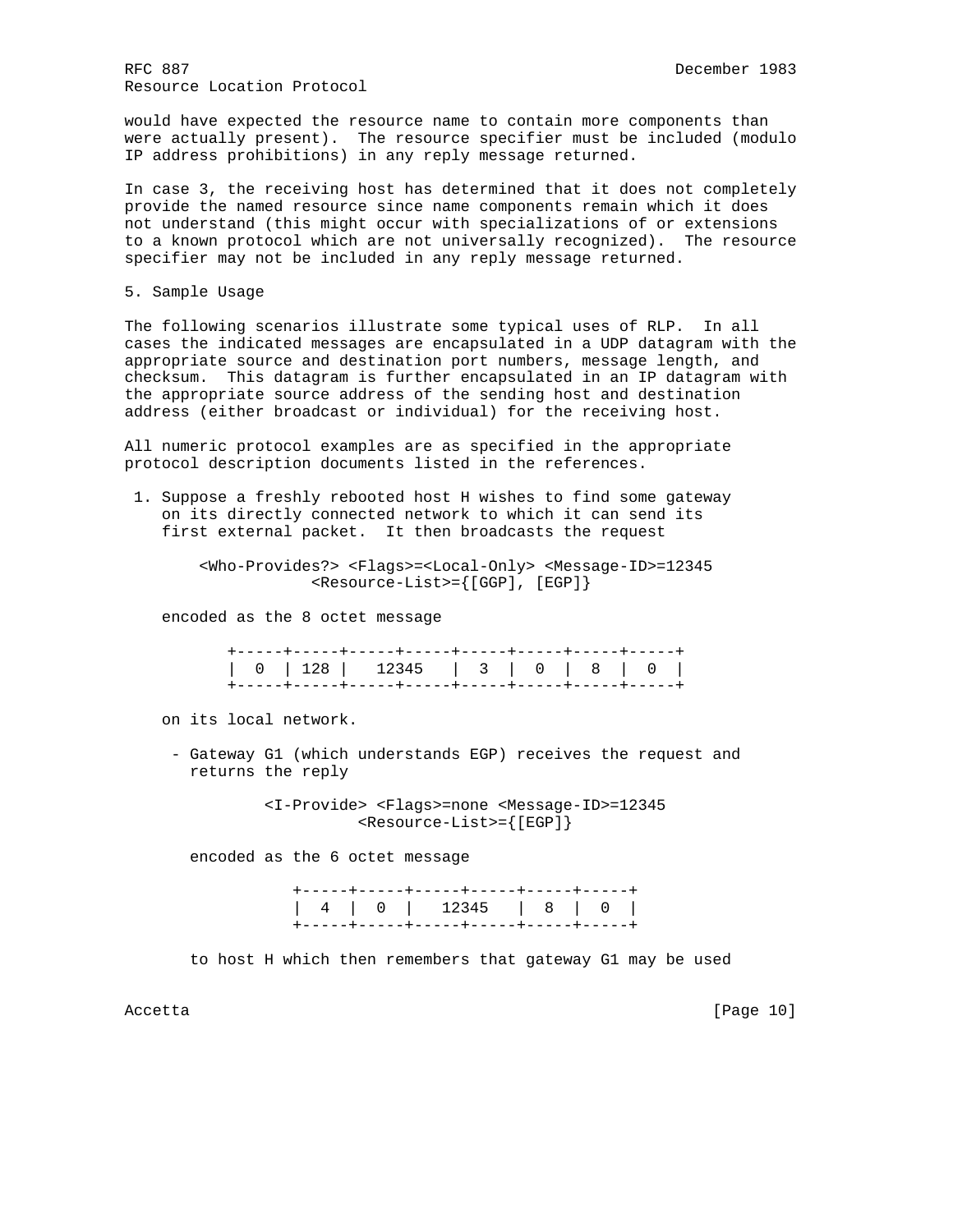to route traffic to the rest of the Internet.

 - At the same time, gateway G2 (which understands both GGP and EGP) might also receive the request and return the reply

> <I-Provide> <Flags>=none <Message-ID>=12345 <Resource-List>={[GGP], [EGP]}

encoded as the 8 octet message

 to host H which might then also add gateway G2 to its list if it chooses.

 2. Assume instead that host H is a stand-alone system which has just encountered some fatal software error and wishes to locate a crash dump server to save its state before reloading. Suppose that the crash dump protocol on the host's local network is implemented using the Trivial File Transfer Protocol (TFTP) [8]. Furthermore, suppose that the special file name "CRASH-DUMP" is used to indicate crash dump processing (e.g. the server might locally generate a unique file name to hold each dump that it receives from a host). Then host H might broadcast the request

> <Who-Provides?> <Flags>=none <Message-ID>=54321 <Resource-List>={[UDP, TFTP, WRQ, "CRASH-DUMP"]}

encoded as the 21 octet message

| $\begin{vmatrix} 2 &   & 'C' & 'R' & 'A' & 'S' & 'H' & '-' \end{vmatrix}$ |  |  |  |  |
|---------------------------------------------------------------------------|--|--|--|--|
| $  'D'$ 'U' 'M' 'P' 0 $ $<br>+-----+----+-----+-----+----+                |  |  |  |  |

 to its local network (note that the file name component is explicitly terminated by a null so as not to exclude future further specialization of the crash dump protocol).

 - Host C (which supports this specialization of the TFTP protocol) receives the request and returns the reply

> <I-Provide> <Flags>=none <Message-ID>=54321 <Resource-List>={[UDP, TFTP, WRQ, "CRASH-DUMP"]}

Accetta [Page 11]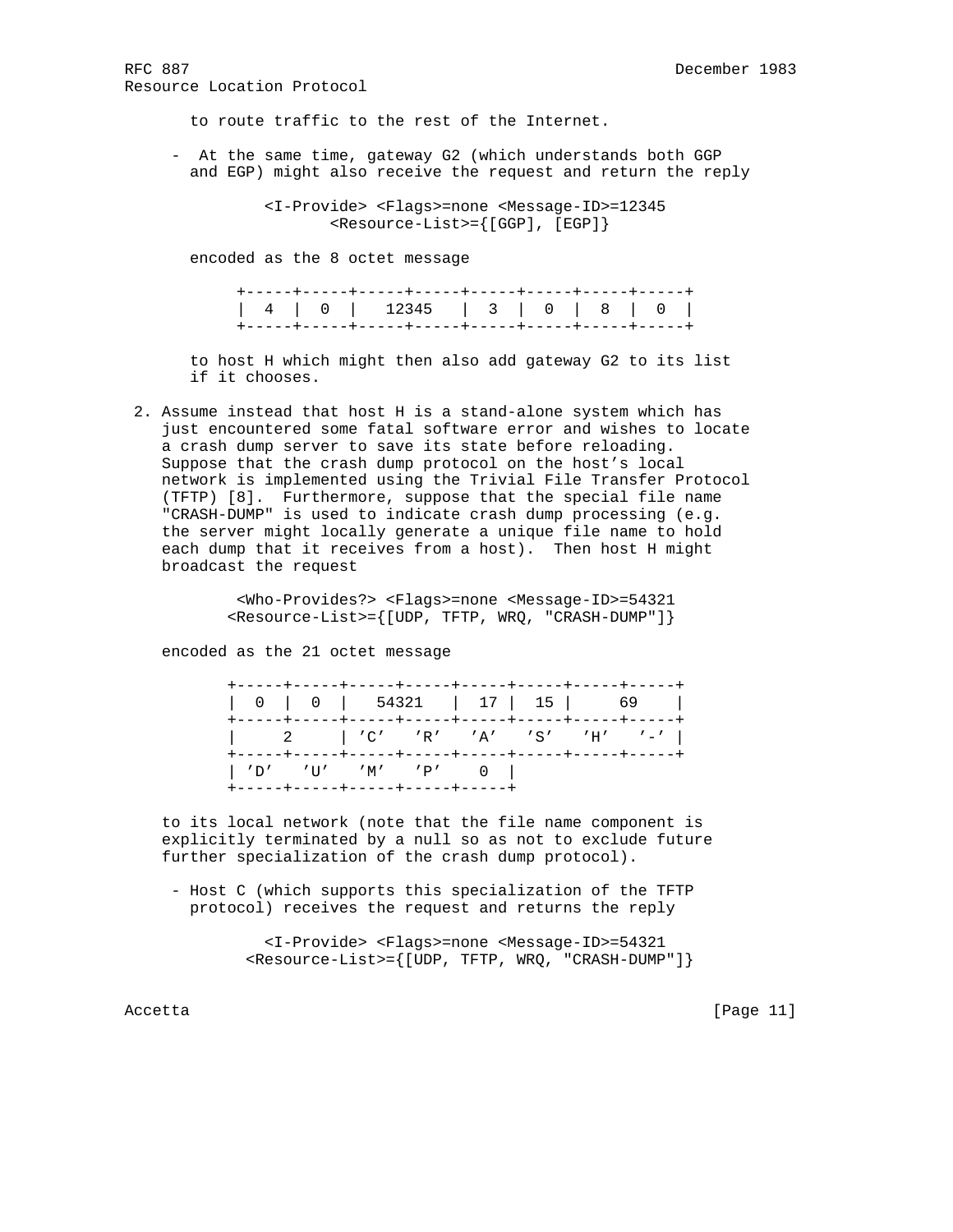encoded as the 21 octet message



 to host H which may then proceed to send its crash dump to host C and reload.

- Host D (which provides TFTP service but not the crash dump specialization), however, might receive the request and determine that it provides no support for the resource (since the resource name contains components following the UDP port number which it does not understand). It would therefore return no reply to host H.
- 3. Finally, suppose host M wishes to locate some domain name translation server (either UDP or TCP based) anywhere on the Internet. Furthermore, suppose that host M is on a IP network which does not provide broadcast address capabilities and that host R is a "known" resource location server for that network.

 First, since host M prefers to find a domain name server on its own locally connected network if possible, it sends the request

> <Does-Anyone-Provide?> <Flags>=<Local-Only> <Message-ID>=12321 <Resource-List>=  ${[\text{TCP}, <$  DOMAIN-NAME-SERVER-PORT>]  ${M},$ [UDP, <DOMAIN-NAME-SERVER-PORT>] {M}}

encoded as the 22 octet message

| +-----+-----+-----+-----+ |  |  |
|---------------------------|--|--|
|                           |  |  |
|                           |  |  |

to host R.

 Host R receives the request and consults its tables for any hosts known to support either variety of domain name service. It finds entries indicating that both hosts S and T provide UDP

Accetta [Page 12]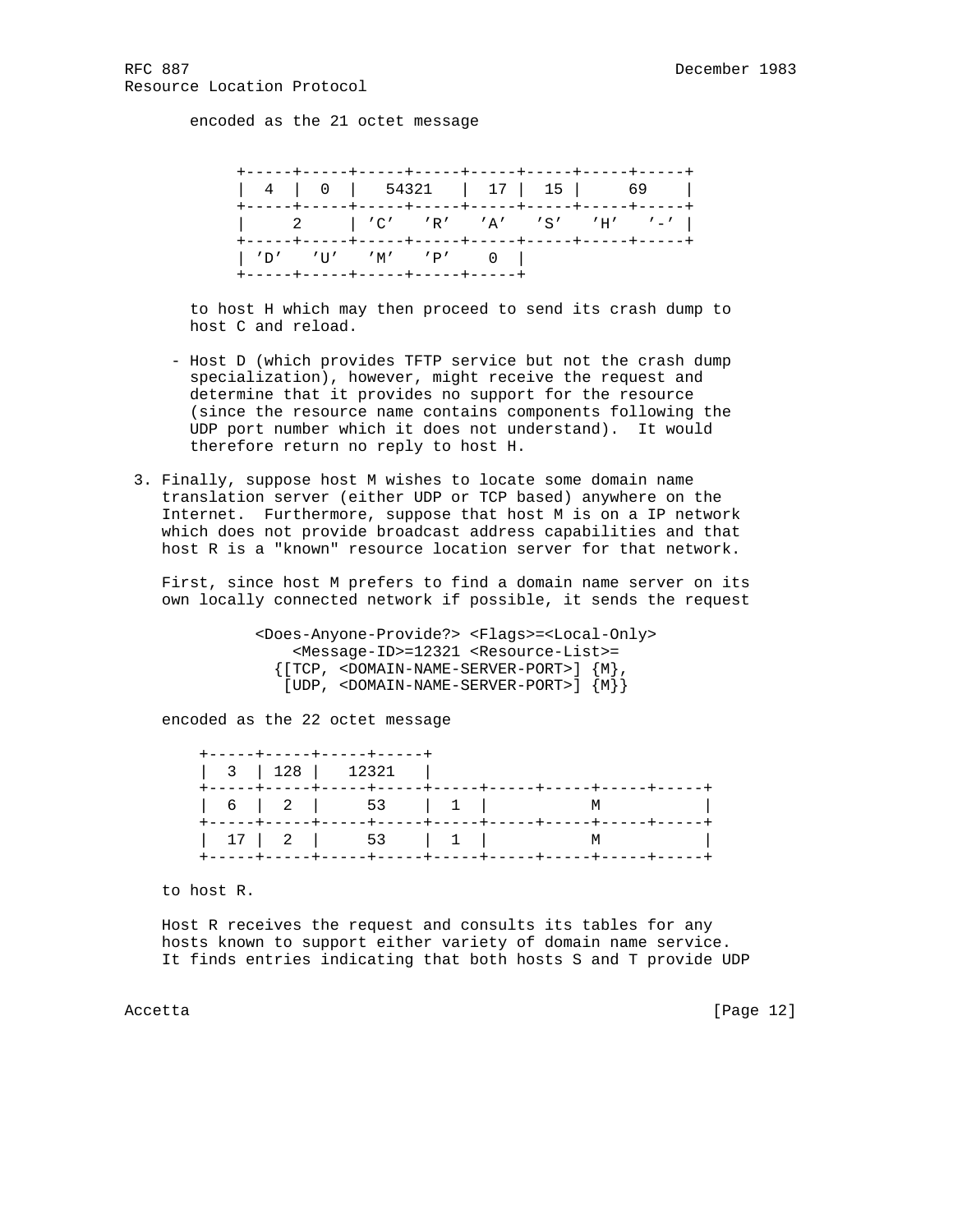based domain name service but that neither host is on the same IP network as host H. It must then send the negative confirmation reply

> <They-Provide> <Flags>=none <Message-ID>=12321 <Resource-List>={}

encoded as the 4 octet message

 +-----+-----+-----+-----+ | 5 | 0 | 12321 | +-----+-----+-----+-----+

back to host M.

 Host M, receiving this reply, might now abandon any hope of finding a server on its own network, reformat its request to permit any host address, and resend

 <Does-Anyone-Provide?> <Flags>=none <Message-ID>=12322 <Resource-List>= {[TCP, <DOMAIN-NAME-SERVER-PORT>] {M}, [UDP, <DOMAIN-NAME-SERVER-PORT>] {M}}

encoded as the 22 octet message

| +-----+-----+-----+----+<br>$\begin{array}{ c c c c c c c c c } \hline 3 & 0 & 12322 \ \hline \end{array}$ |  |  |
|------------------------------------------------------------------------------------------------------------|--|--|
|                                                                                                            |  |  |
|                                                                                                            |  |  |

again to host R.

 Host R receives this new request and is no longer constrained to return only local addresses. However, since only space for a single qualifying IP address was provided in each request resource specifier, it may not immediately return both addresses. Instead, it is forced to return only the first address and replies

 <They-Provide> <Flags>=none <Message-ID>=12322 <Resource-List>={[UDP, <DOMAIN-NAME-SERVER-PORT>] {S}}

encoded as the 13 octet message

Accetta [Page 13]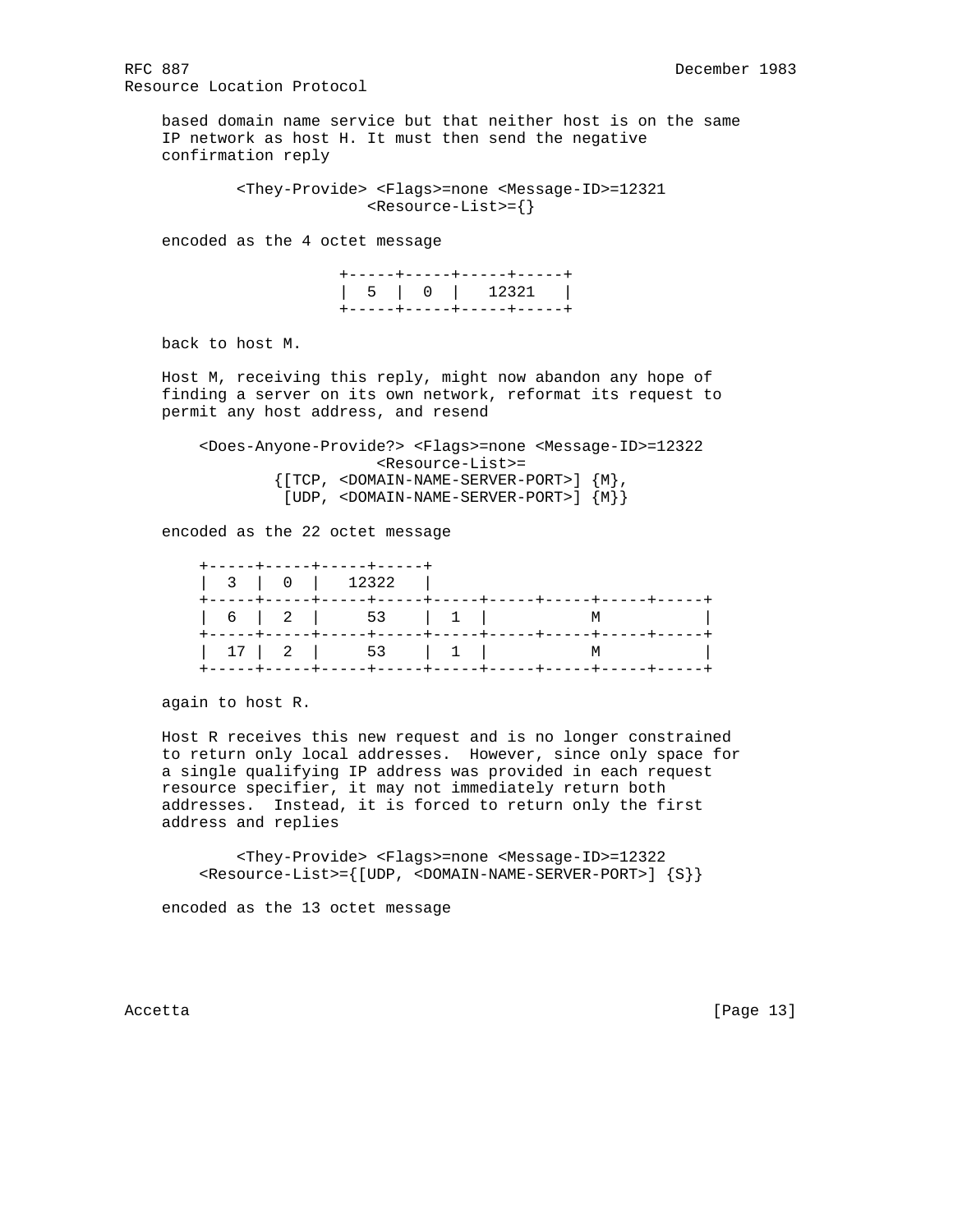to Host M.

 Host M receives the reply and (being the suspicious sort) decides to confirm it with host S. It then sends

> <Do-You-Provide?> <Flags>=none <Message-ID>=12323 <Resource-List>={[UDP, <DOMAIN-NAME-SERVER-PORT>]}

encoded as the 8 octet message

to host S and receives back from host S the reply

 <I-Provide> <Flags>=none <Message-ID>=12323 <Resource-List>={}

encoded as the 4 octet message

|  |  | +-----+-----+----+-----+-                                                      |
|--|--|--------------------------------------------------------------------------------|
|  |  | $\begin{array}{ c c c c c c c c } \hline & 4 & 0 & 12323 \ \hline \end{array}$ |
|  |  | +-----+-----+----+-----+                                                       |

denying any support for UDP based domain name service.

 In desperation host M again queries host R, this time excluding host S from consideration, and sends the request

 <Does-Anyone-Provide?> <Flags>=none <Message-ID>=12324 <Resource-List>= {[TCP, <DOMAIN-NAME-SERVER-PORT>] {S}, [UDP, <DOMAIN-NAME-SERVER-PORT>] {S}}

encoded as the 22 octet message

|  | +-----+-----+-----+-----+ |  |  |
|--|---------------------------|--|--|
|  |                           |  |  |
|  |                           |  |  |

Accetta [Page 14]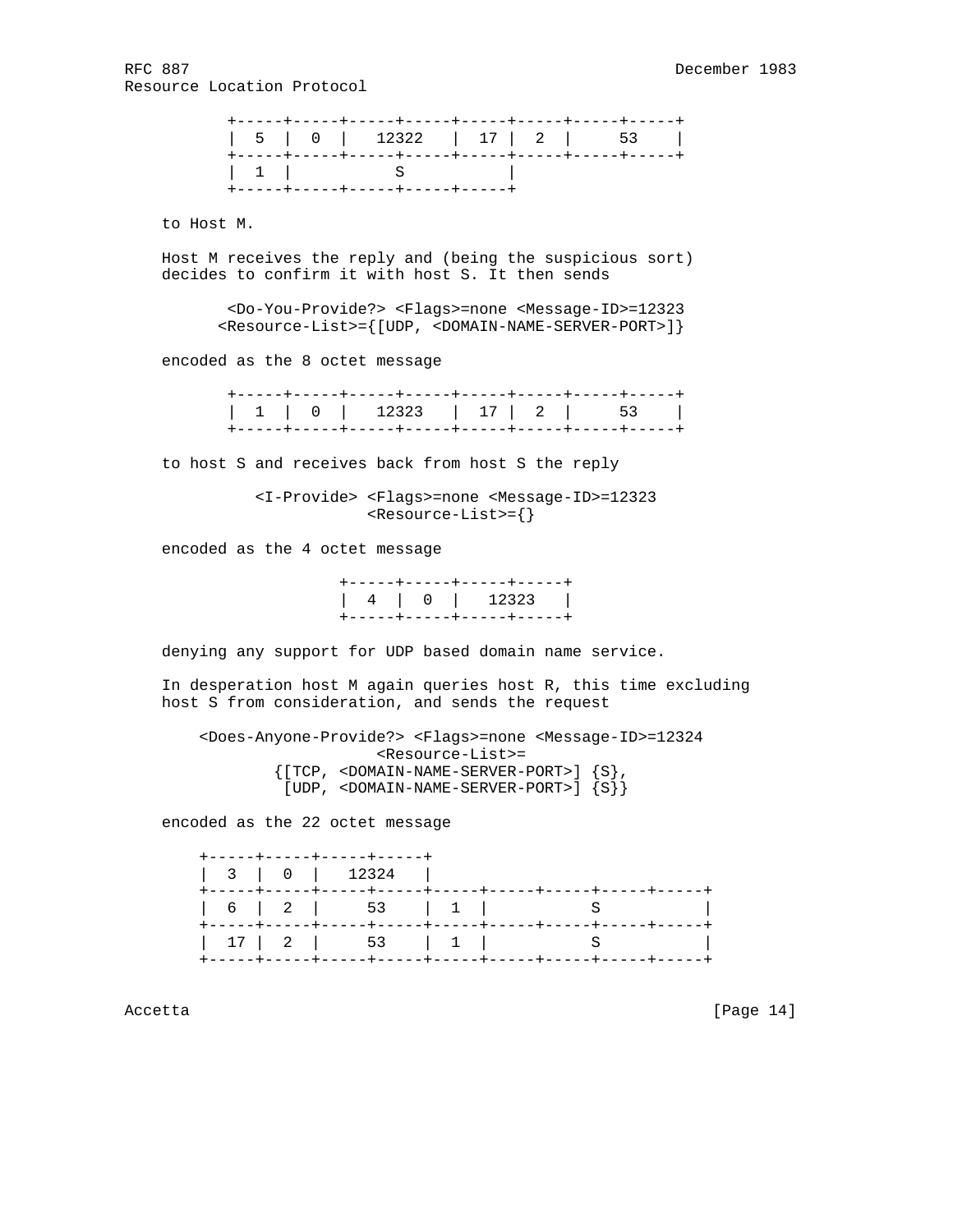and this time receives the reply

 <They-Provide> <Flags>=none <Message-ID>=12324 <Resource-List>={[UDP, <DOMAIN-NAME-SERVER-PORT>] {T}}

encoded as the 13 octet message

|  |  | +-----+-----+-----+-----+-----+ |  |  |
|--|--|---------------------------------|--|--|

 from host R which of course host M again insists on confirming by sending the request

> <Do-You-Provide?> <Flags>=none <Message-ID>=12325 <Resource-List>= {[UDP, <DOMAIN-NAME-SERVER-PORT>]}

encoded as the 8 octet message

 to host T and finally receives confirmation from host T with the reply

> <I-Provide> <Flags>=none <Message-ID>=12325 <Resource-List>={[UDP, <DOMAIN-NAME-SERVER-PORT>]}

encoded as the 8 octet message

 that it indeed provides domain name translation service at UDP port 53.

A. Assigned Numbers

The "well-known" UDP port number for the Resource Location Protocol is 39 (47 octal).

Accetta [Page 15]